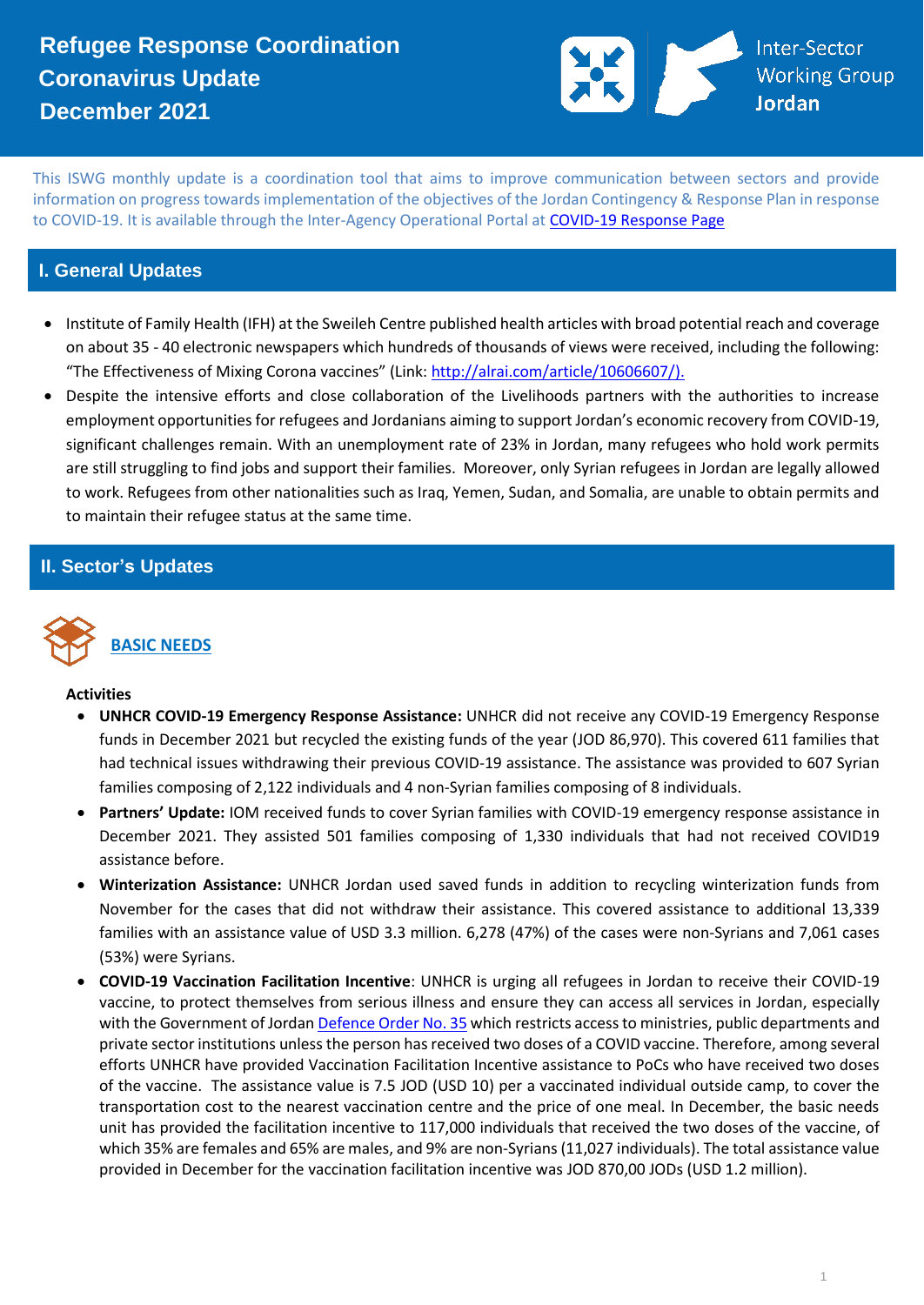#### **Planning**

• The following exercises are in nearest the planning pipeline: Post Distribution Monitoring (COVID-19 and End year), the 'Mobile Wallet' training in camps and uWallet verification.

#### **Challenges**

• Additional funding is required to meet COVID-19 vaccine compensation as well as COVID-19 emergency funds.

## **EDUCATION**

- UNICEF continued to provide access to education for vulnerable children and adolescents through direct support for 2,647 children with disabilities (52% female; 56% in camps) across 65 schools in partnership with Mercy Corps, as well as for 5,151 children and adolescents (46% female; 17% in camps) enrolled in NFE in partnership with Questscope, MECI and Relief International.
- In December, UNICEF supported the transportation of 2,866 students (51% female) from Informal Tented Settlements to school. In addition, UNICEF supported 47,331 children (54% female) in Makani Centres with inperson Learning Support Services.
- In December, in refugee camps, UNICEF in partnership with Questscope and Relief International, provided internet data packages to 682 NFE students (46% female) and 56 teachers/NFE facilitators (50% female) to support continued learning during COVID-19.
- UNICEF continues to support schools in refugee camps to implement school improvement plans developed in 2021, with a focus on teaching and learning, through the continued provision of coaching and mentoring for 53 school principals.
- In December, in coordination with the MOE, UNICEF supported the printing of 295,593 Learning Bridges booklets (grade 4 and 5 booklets for national level distribution and grade 7 and 9 booklets for camp level distribution).
- In December, when schools were open, UNICEF supported the tracking of COVID-19 close contacts in camp schools through an attendance monitoring system for over 36,000 students. This data is being used by school principals to inform school development planning and to identify, track and support students at risk of drop out.
- With UNHCR support, JOHUD supported school transportation for 234 non-Syrian students (53% female). In addition, 169 students (54% female; 78% non-Syrian (Sudanese, Somali, Yemini, Iraqi); 22% Jordanian) in Grades 8 to 12 benefitted from homework support classes in English and Mathematics and school kits were distributed to 43 non-Syrian students (50% female).
- In December, 1,262 learners (57% female; 50% Syrian) accessed the UNHCR-supported digital learning platform, Kolibri.
- UNHCR Education Unit, in coordination with the Ministry of Higher Education and Scientific Research and the Connected Learning in Crisis Consortium, organised an Instructional Design for E-Learning workshop for university professors in Jordan and Lebanon. A total of 91 professors (32% female; 7% Lebanese) participated.
- In December, UN Women provided support for 73 students (55% female) to attend Oasis centres in Za'atari and Azraq refugee camps, offering education activities and afterschool support remotely.
- UNESCO, with support from the Government of the Republic of Korea and through its partnership with Luminus Technical University College, supports Syrian refugee and vulnerable Jordanian youth with scholarships to access BTEC-level II Technical and Vocational Education and Training (TVET) programmes in three training disciplines (Business, Information Technology, and Creative Media Production), as well as on-the-job training opportunities. In December, 126 students (59% female, 49% Syrian) from the IT and Business disciplines started their third trimester and 49 students (43% female, 33% Syrian) from the Creative Media Production discipline continued to benefit from the programme. Furthermore, 95 laptops were distributed to students to support continuity of learning.
- In December, UNESCO/IIEP facilitated consultations, linked to the Education Strategic Plan Mid-Term Review Policy Dialogue, with the MOE and key partners on crisis sensitive planning. This was to develop a roadmap to support the MOE based on national priorities to strengthen crisis-sensitive planning, including capacity development, a new risk management unit, and a crisis and disaster management strategy and policies.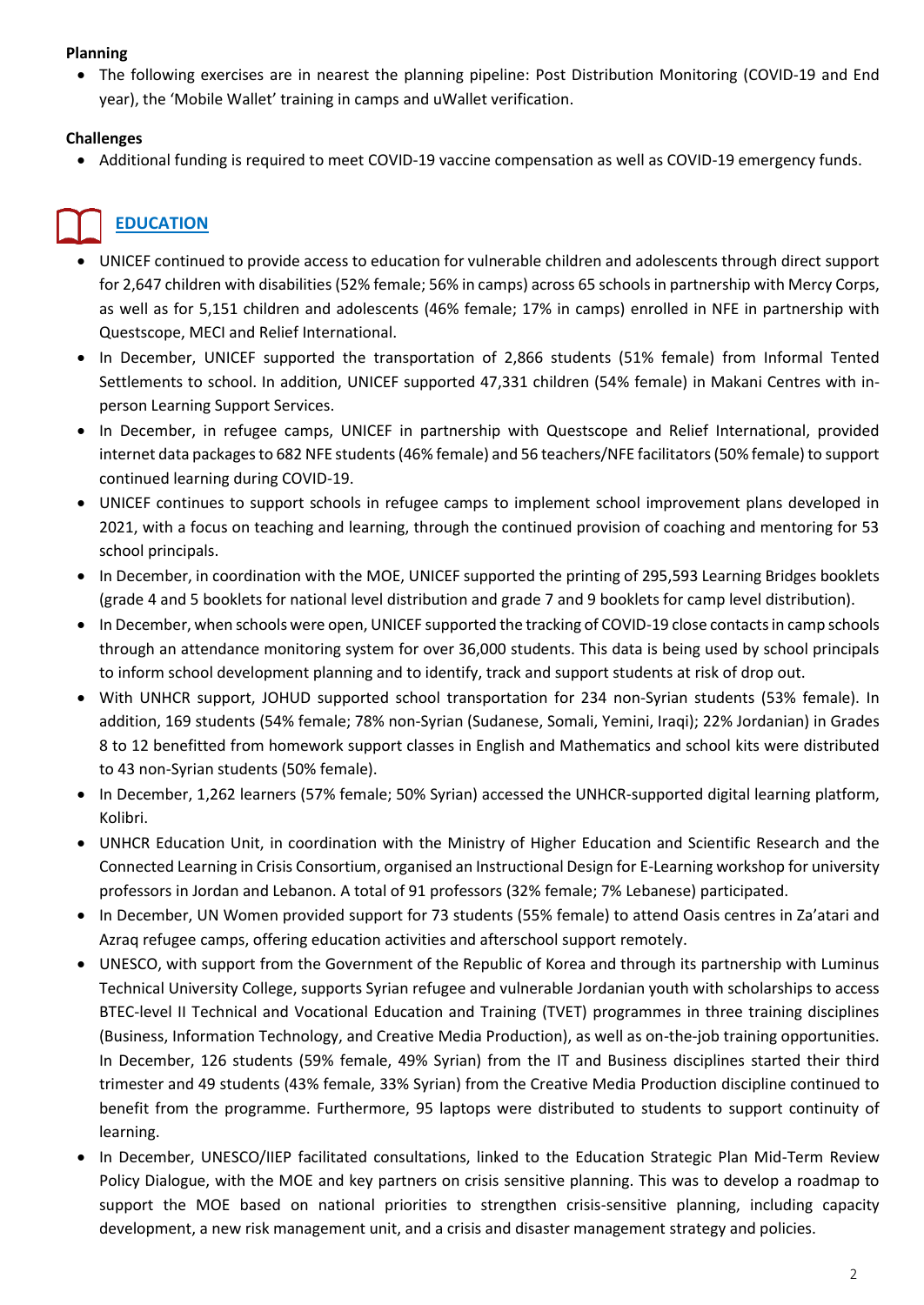- The Ministry of Higher Education confirmed the continuity of in-campus education and examinations in all public and private universities and colleges.
- Madrasati Initiative supported Masahati Student Club activities in eight schools. Masahati is an after-school Extra-Curricular Activities programme, focusing on Social and Emotional Learning (SEL). A total of 800 students (50% female) in Grades 4 to 10 participated in clubs covering: human rights, multimedia and photography, sports, young researchers in human rights, leadership, debate, career guidance, and English language.
- Madrasati Initiative provided remedial classes to 127 male students in Grades 4 to 9 covering Arabic, English, Mathematics and Science. Furthermore, Madrasati continued to coach 299 homeroom teachers (100% female) in 34 schools who are providing weekly music classes to 7,535 students (52% female) in Grades 1 to 3.
- Middle East Child Institute (MECI) in partnership with UNICEF supported 80 out-of-school children (44% female) to newly enrol in the non-formal education (NFE) Dropout programme and a transportation service was provided to 815 NFE students (53% female). In addition, 100 extra-curricular activity sessions were conducted benefitting 1,313 students (54% female).
- Caritas Jordan supported 800 students (50% female) with Learning Support Services and 620 students (52% female) to attend kindergarten classes.
- Care International provided Conditional Cash Assistance (CCA) to 1,862 children (52% female) who are out-ofschool or at risk of dropping out. Through CCA, children are supported to re-enrol in formal or non-formal education and receive remedial support.

### **FOOD SECURITY**

- WFP has been delivering its monthly cash assistance to 466,073 individuals in camps and host communities. In camps, special in-kind assistance is provided to refugees in special areas and under COVID-19 quarantine.
- WPF completed the annual validation process which ended on December 31st, 2021.
- In line with the Government's decisions to encourage the vaccination rate in Jordan and given WFP's responsibility to enhance vaccination for refugees (Defense Order 35), WFP sent SMSs to its beneficiaries and posted messages on Facebook encouraging them to get fully vaccinated which they need to access public, private and UN premises.
- Appeal results related to the end of a special assistance grant for households affected by COVID-19 pandemic were communicated by WFP to beneficiaries.
- The Food Security Monitoring activities are completed, results being presented at the upcoming Food Security Working Group meeting and other relevant fora.



## **HEALTH**

• The Institute of Family Health (IFH) sexual and reproductive health clinics in Sweileh, East Amman, Zarqa, Madaba, Deiralla, and Al-Karak engaged in conduct of 13 awareness sessions aiming to strengthen the relations of the refugees and the local communities. The sessions targeted 186 WGMB, 85% were Syrians, and 15% were Jordanians included such subjects as: antenatal care, postnatal care, high-risk pregnancies, STI, maternal nutrition to prevent anaemia, reproductive cancers, and post-abortion and preventive precautions against COVID-19.

#### **Za'atari camp:**

- COVID-19 treatment Centre has been completed and on a standby to be activated if the MOH COVID-19 field hospitals are full and unable to accommodate more cases. This Centre is dedicated to the treatment of moderate COVID-19 cases.
- The capacity of the COVID-19 treatment Centre is to provide inpatient medical services for 6 suspected COVID-19 cases and 48 COVID-19 cases.
- The epidemiological situation in the camp: 199 positive cases and 4 mortalities during the month of December. The positivity rate has decreased since week 48.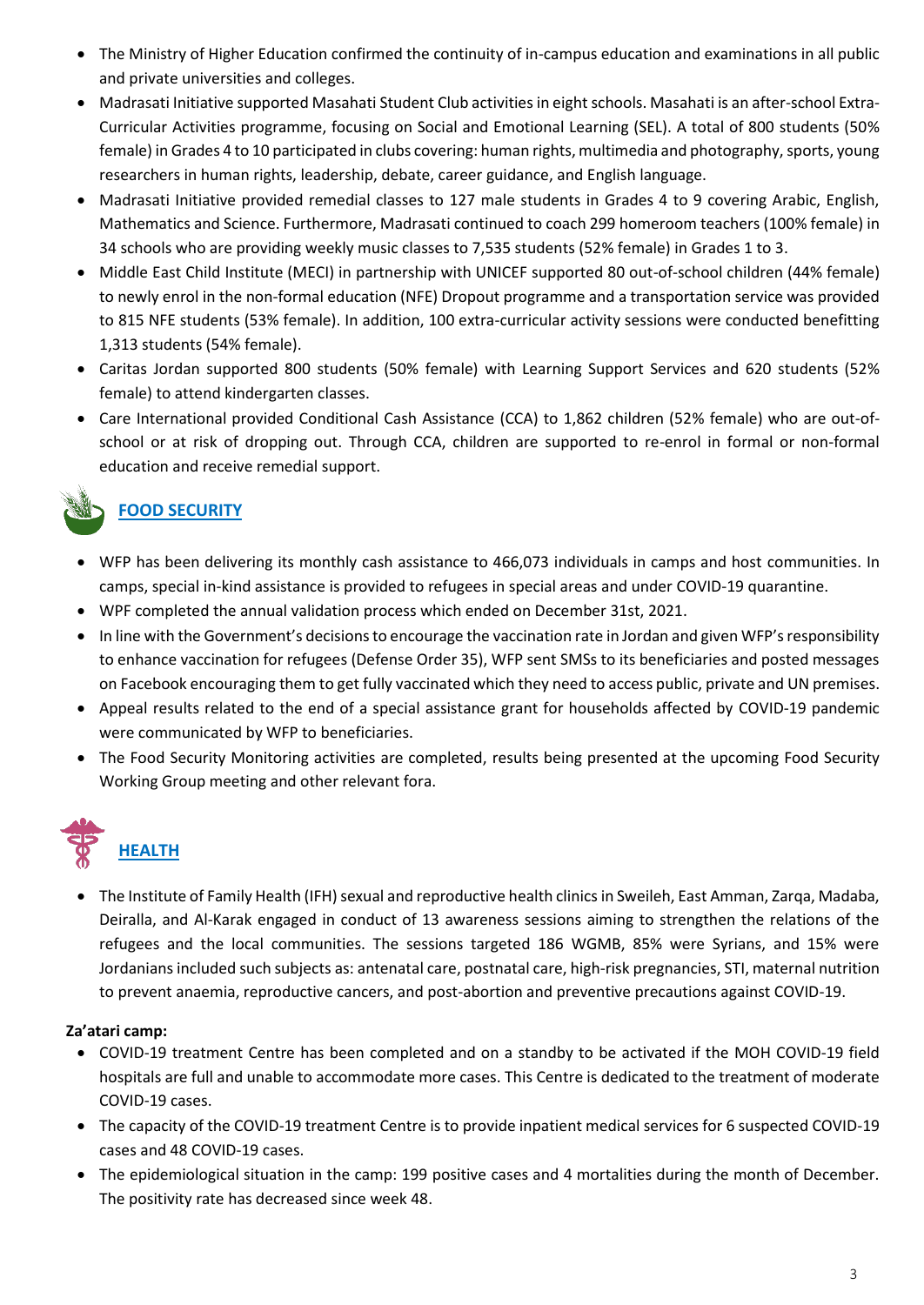• UNFPA Jordan supported its implementing partner JHAS to enhance the Clinical Data Management (CDM) capabilities by introducing an electronic medical file card to the clients, which intends to improve the quality of the sexual and reproductive health (SRH) services and promotes knowledge of the services provided at the SRH clinics.

#### **Azraq camp:**

- The community mobilization to target the 12-17 age group in the COVID-19 vaccination campaign is continuing.
- December has witnessed a significant increase in positive COVID-19 cases. The total of confirmed was 133 cases, which is doubled compared to 56 cases reported the previous month in Azraq camp.
- EMPHNET has suspended its engagement in providing support in COVID-19 surveillance. Due to funding constraints, contact tracing and case investigation in Azraq and Za'atari since December 26th, 2021, has been suspended.

# **LIVELIHOODS**

• According to MoPIC, 62,195 work permits were issued to the Syrians in 2021. This has become the highest issuance in a single year since the work permits have been introduced to the Syrian refugees in 2016. In 2021, issuance of flexible permits allowing refugees to move between similar jobs in the same sector as well as among employers and Governorates reached 31,025.

| <b>Beneficiaries</b> | Total work permits issued |         | Percentage (%)       |         |
|----------------------|---------------------------|---------|----------------------|---------|
|                      | Jan' 2016 - Dec' 2021     | in 2021 | Jan' 2016- Dec' 2021 | in 2021 |
| Male                 | 261,408                   | 56,693  | 94.07                | 91.15   |
| Female               | 16,465                    | 5,502   | 5.93                 | 8.85    |
| Total                | 277,873                   | 62,195  | 100                  | 100     |

- Refugee women's participation in the labour markets is slowly progressing, which calls for activating the interaction between partners and employer organizations to accelerate the progress. The sector sees a need to develop a participatory road map with the stakeholders including government actors and private sector to include various sectors appealing for women.
- The Home-Based Businesses (HBB) Taskforce hosted a consultant and technical expert from Mashreq Gender Facility (GMF) to support the discussion on HBBs challenges faced and the regulations' complexity and inconsistency through the study conducted earlier by GMF and the JNCW (the Jordanian National Commission for Women). The discussion included key results from the study that focused on developing systems for operating Home-Based Businesses, the need to reduce organizational burdens, and key recommendations and plans.
- The Cash for Work (CFW) Coordination group met on December to provide latest developments regarding CFW coordination and CFW work permits.
- An updated version of the IBV SOPs for Za'atari camp was shared with the BNLWG members, the SOPs are effective from the 1st of January 2022.
- The graduation component of the Resilient Youth, Socially and Economically (RYSE) project being implemented by a consortium comprised of Danish Refugee Council (DRC), Jordan River Foundation (JRF), and Mercy Corps (MC), and leading the Graduation Approach Coordination & Advocacy Taskforce in Jordan, is signing a Data Sharing Agreement with UNHCR. The objectives of the Agreement are to facilitate sharing of personal data of persons of concern with the Partner to support the Partner's cash assistance, Home-Based Business Grant and Self-Employment Grant and protection programmes; in addition to ensure de-duplication of assistance and services. This Agreement applies to personal data of a list of 500 Syrian households across Jordan identified by UNHCR based on the eligibility criteria determined by the Parties until the Partner reaches its target of 500 Syrian households for the RYSE.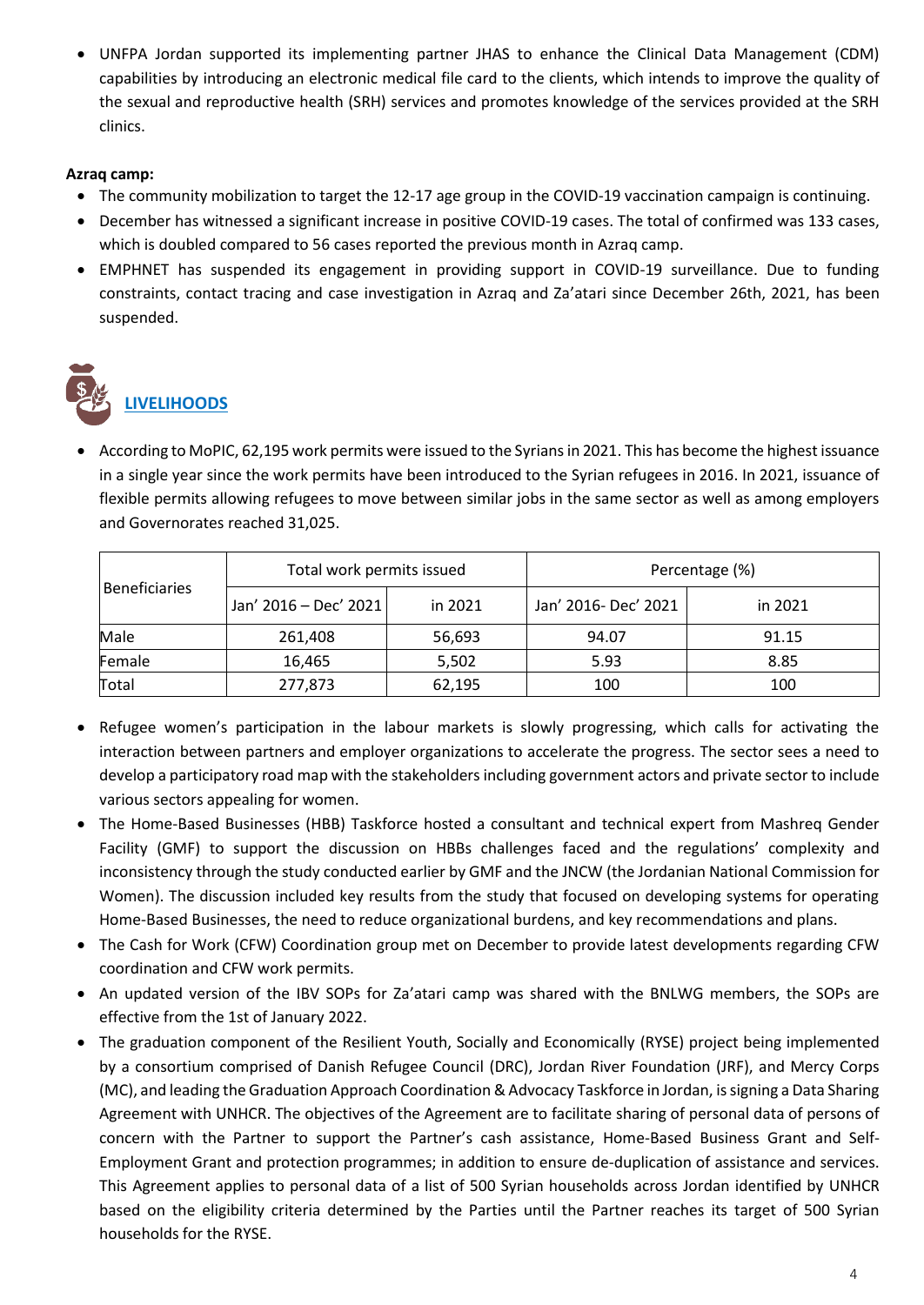• Different announcements were shared with refugees informing them about new livelihoods projects for 2022 introduced by different partners such as EFE-Jordan, LTUC and Turquoise Mountain.

# **PROTECTION**

• On 2 December during the **'16 Days of Activism Against GBV'** campaign, the dedicated taskforce of the GBV SWG consisting of 23 organizations arranged a [joint event](https://eur02.safelinks.protection.outlook.com/?url=https%3A%2F%2Fjordan.unfpa.org%2Fen%2Fnode%2F65196%3Ffbclid%3DIwAR0NWnn5ZrKEzwEoApTwb89ppVSTMEB98rTgtKjTea-iR_FNPhvIphJ_a0s&data=04%7C01%7CMAHAFZA%40unhcr.org%7Cd9285182c55740072c2108d9db4a2bbc%7Ce5c37981666441348a0c6543d2af80be%7C0%7C0%7C637781933864417532%7CUnknown%7CTWFpbGZsb3d8eyJWIjoiMC4wLjAwMDAiLCJQIjoiV2luMzIiLCJBTiI6Ik1haWwiLCJXVCI6Mn0%3D%7C3000&sdata=x7L8ivV5H4pe9xjYXY73KGl7JqjKA7fQC3aoHn8%2Bxe4%3D&reserved=0) under the sub-national theme 'Controlling Behaviours: Limiting My Choices and My Power' which was conducted simultaneously in Amman, Mafraq, Irbid, in Za'atari and Azraq camps. The joint event included an opening which was [streamed online](https://eur02.safelinks.protection.outlook.com/?url=https%3A%2F%2Fwww.facebook.com%2FUNFPA.Jordan%2Fvideos%2F509882236667768&data=04%7C01%7CMAHAFZA%40unhcr.org%7Cd9285182c55740072c2108d9db4a2bbc%7Ce5c37981666441348a0c6543d2af80be%7C0%7C0%7C637781933864417532%7CUnknown%7CTWFpbGZsb3d8eyJWIjoiMC4wLjAwMDAiLCJQIjoiV2luMzIiLCJBTiI6Ik1haWwiLCJXVCI6Mn0%3D%7C3000&sdata=QcUgBGJe8Gb1Csf2cn3JNBQYqkBJZeMRJEpS6TKLnG0%3D&reserved=0) from Za'atari camp under the patronage of the Swedish Ambassador in Jordan. Due to COVID-19 restrictions, around 150 participants including women and girls from different communities and service providers attended the event in different locations.

The joint event included a [video screening activity](https://eur02.safelinks.protection.outlook.com/?url=https%3A%2F%2Fdrive.google.com%2Ffile%2Fd%2F1wwNmJGgcgDaTbNV2qDIw1EZO1uYIhhrH%2Fview&data=04%7C01%7CMAHAFZA%40unhcr.org%7Cd9285182c55740072c2108d9db4a2bbc%7Ce5c37981666441348a0c6543d2af80be%7C0%7C0%7C637781933864573770%7CUnknown%7CTWFpbGZsb3d8eyJWIjoiMC4wLjAwMDAiLCJQIjoiV2luMzIiLCJBTiI6Ik1haWwiLCJXVCI6Mn0%3D%7C3000&sdata=5tgwBFNef0452KQ%2BA7HI22HdbOOevzhux0hXDOxixaQ%3D&reserved=0) where videos developed by 16 women and girls on forms of controlling behaviours as an outcome from the storytelling workshops provided for those women and girls were presented and also discussed in all the locations. The joint event included other activities that were mostly led by community members including theatre plays, learning sessions, videos, bazaar and more.

In addition to the joint event, the taskforce developed [16 key messages](https://eur02.safelinks.protection.outlook.com/?url=https%3A%2F%2Fdrive.google.com%2Ffile%2Fd%2F1jb0ovTKkZ7USqdnbeeGifV3EyyxCX4BR%2Fview%3Fusp%3Dsharing&data=04%7C01%7CMAHAFZA%40unhcr.org%7Cd9285182c55740072c2108d9db4a2bbc%7Ce5c37981666441348a0c6543d2af80be%7C0%7C0%7C637781933864573770%7CUnknown%7CTWFpbGZsb3d8eyJWIjoiMC4wLjAwMDAiLCJQIjoiV2luMzIiLCJBTiI6Ik1haWwiLCJXVCI6Mn0%3D%7C3000&sdata=YfXagrEMY98NaOptKkZ3rsCj6PeEg7e8Cb8F%2B4fwiq0%3D&reserved=0) in consultation with more than 250 women, men, girls and boys including persons with disabilities of different nationalities from both host communities and refugee camps. The taskforce collected more than 300 activities organized by 28 organizations in one [joint activity calendar.](https://eur02.safelinks.protection.outlook.com/?url=https%3A%2F%2Fdata2.unhcr.org%2Fen%2Fdocuments%2Fdetails%2F89880&data=04%7C01%7CMAHAFZA%40unhcr.org%7Cd9285182c55740072c2108d9db4a2bbc%7Ce5c37981666441348a0c6543d2af80be%7C0%7C0%7C637781933864573770%7CUnknown%7CTWFpbGZsb3d8eyJWIjoiMC4wLjAwMDAiLCJQIjoiV2luMzIiLCJBTiI6Ik1haWwiLCJXVCI6Mn0%3D%7C3000&sdata=NTzYdB2l6vhdyreUGf0vEYFPI5E%2B6hxiXzOLabLagx4%3D&reserved=0)

- Aligned with the 'Whole Society Inclusion', 'Leaving No One Behind', 'One Refugee Approach', Protection Working Group (PWG) launched consultations on non-Syrians in Jordan aiming to develop recommendations to ensure a comprehensive approach to all refugees in the country. The PWG has been mapping services of 35 partners who provide services to non-Syrians, including case management, cash assistance, MHPSS, engagement with communities, training and capacity building, awareness-raising, legal aid and assistance, counselling, and medical assistance. The PWG also demonstrated support for MoSD's care program targeting orphans and children and social cohesion programs between refugees and host communities, among other programs. Additionally, the PWG will develop a task force on community mobilization and participatory approaches and hold capacity-building actions on disability inclusion, protection of LGBTI refugees and safe referrals.
- The CP SWG Co-chairs conducted a follow-up coordination meeting with two of the organizations who received the JHF CP allocation for 2021, to ensure no duplication of the projects which are implemented in the adjacent locations. The review of the project details, implementing CBOs and locations confirmed no overlap.
- The CP SWG is working on preparation of the Gap Analysis, which is planned to be conducted in January 2022.

## **SHELTER**

#### **Za'atari camp:**

• UNHCR through its partner constructed a new COVID-19 treatment Centre in a location of a former Moroccan Field hospital. The construction was completed in mid-December and consists of three zones: a staff area, a suspected cases area and a confirmed cases area for effective isolation. General maintenance works were conducted in the related utilities such as water piping network, WASH services, completion of a protective fence.

#### **Azraq camp:**

• UNHCR through the appointed vendor conducted inspection and treatment of rodents and vectors in the public area, quarantine zone and COVID-19 treatment area using selected pesticides for control and protection against rodents, pests, and vectors such as insects, spiders, scorpions, and snakes.